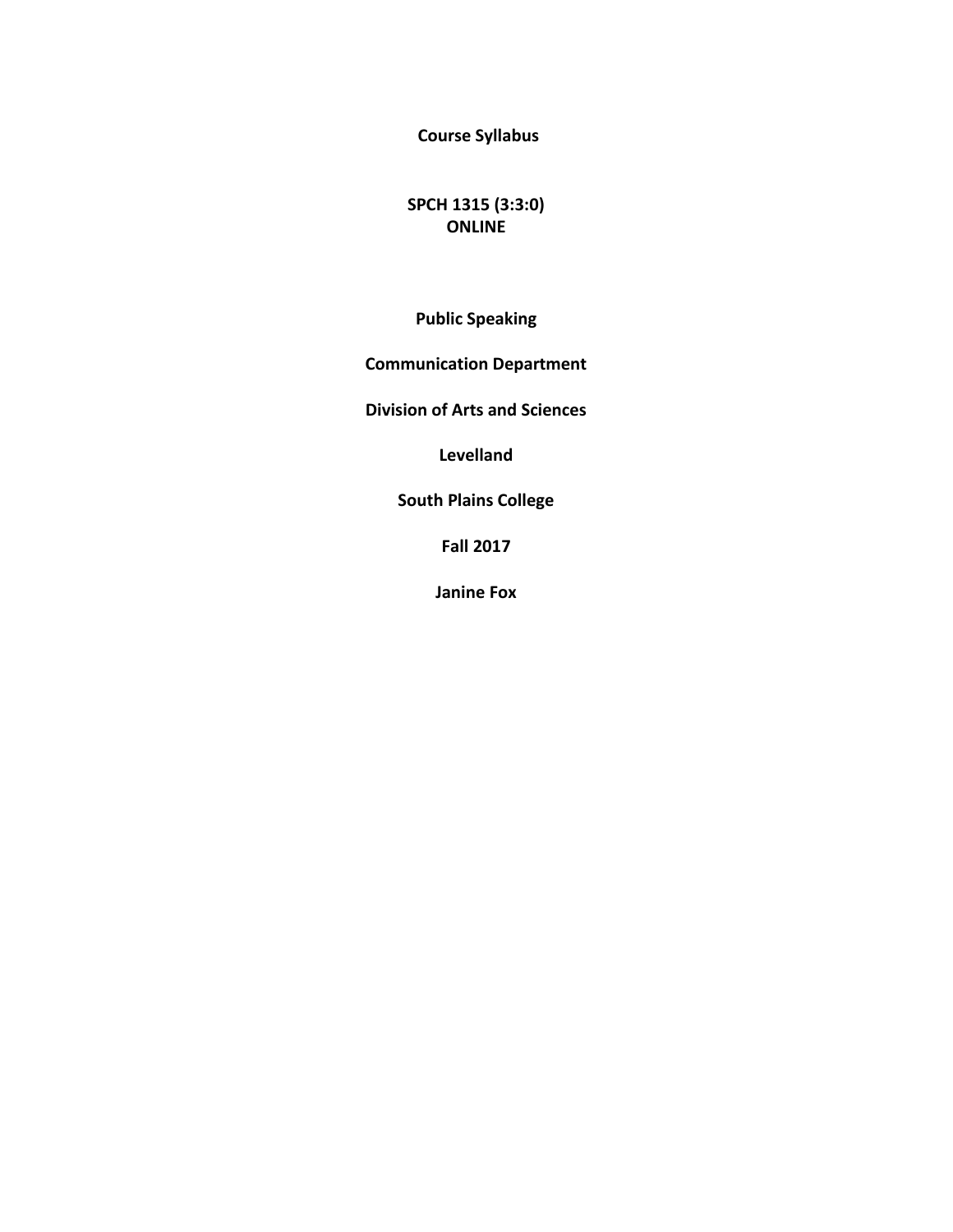## **Course Syllabus SPCH 1315 ONLINE Public Speaking**

**Instructor Information:** *Janine Fox*

*Office: Communication Building Room 142 Email: jfox@southplainscollege.edu Phone: (806)-716-2452 Office hours: Monday/Wednesday 8:30am – 9:30am Tuesday/Thursday 1:30pm – 3:00am Friday 8:30am - 11:30am OR by appointment*

\*This syllabus is a tool, not a legal contract. College and department policies are firm, but the professor reserves the right to modify, supplement, or make changes as need arises.\*

**Department:** Communication Department

**Discipline:** Speech Communication

**Credit:** 3 hours lecture This course satisfies a core curriculum requirement in Speech

**Prerequisites:** There are no prerequisites for this course.

**Available Formats:** conventional, hybrid, online and ITV

**Campus:** Levelland, Reese, ATC and Plainview

**Textbook:** The Speaker's Primer, 2nd Edition **with** Acclaim access code by: Valenzano III, Braden, & Broeckelman-Post,

#### **Supplies:**

- 1. Text/ Access code for Acclaim
- 2. Notebook(s) and pen/pencil/highlighter
- 3. White 3x5 notecards
- 4. Access to a computer for online activities

PLEASE BE SURE TO BRING PAPER, PEN/PENCIL, TEXBOOK, & SYLLABUS TO EVERY CLASS.

**Course Description:** Research, composition, organization, and delivery of speeches for various purposes and occasions with emphasis on listener analysis and informative and persuasive techniques. (Performance based.)

KEEP IN MIND; The content of the class is distributed online and through your reading. However, we *require* face-to-face meetings to give speeches. Attendance for this course is critical to your success. If you have any concerns about self-paced online work OR our in-class meetings, you should consider an alternate section. Read the attendance policy for details.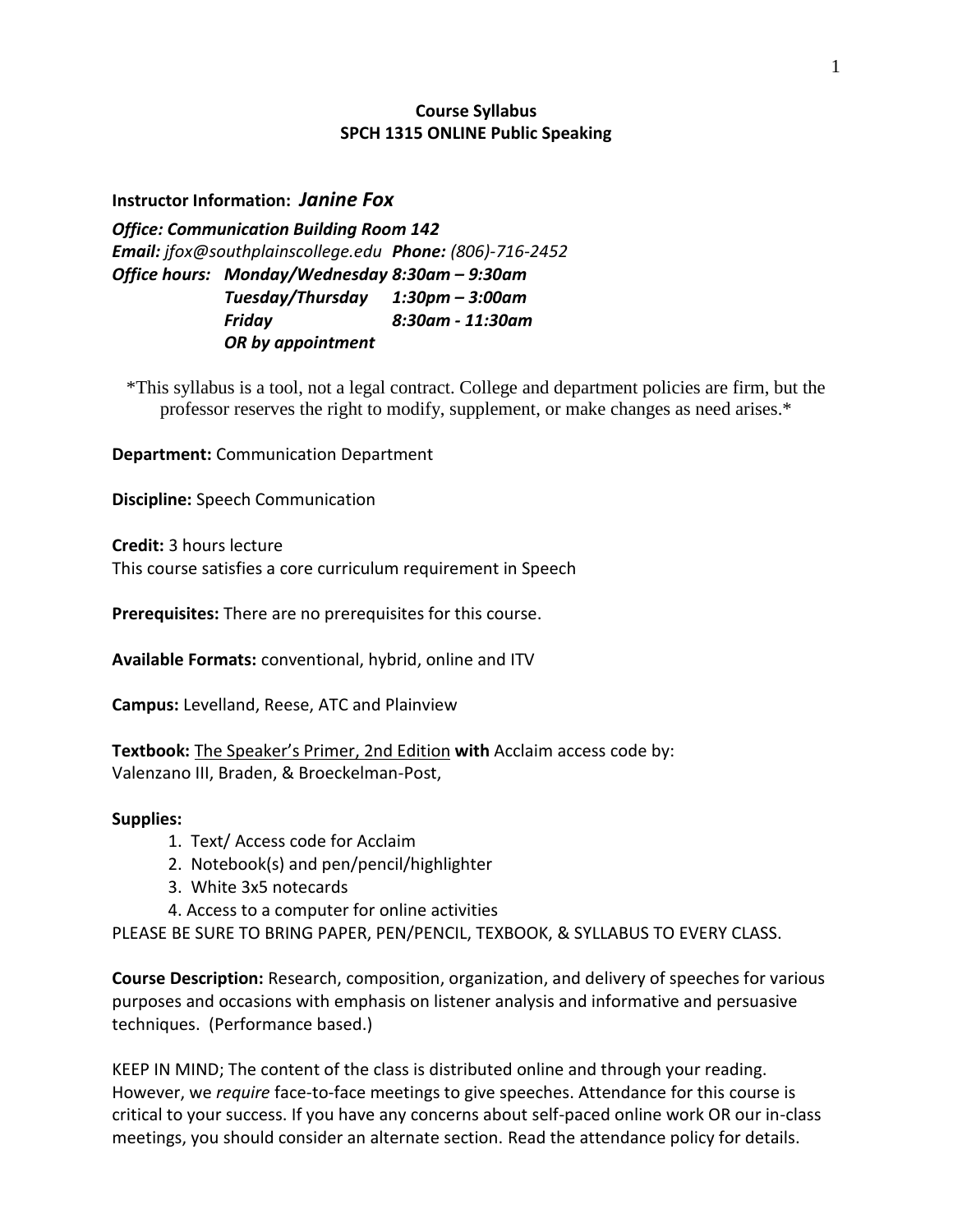**Course Purpose**: The Public Speaking course explores and applies the basic principles of effective communication and offers the student practical instruction on how to speak and listen effectively in public across different cultures and audiences.

# **Course Requirements:**

- 1. You will be tested on class lecture/discussion materials on scheduled exams.
- 2. To take thorough notes, study all lecture material, informational handouts, and assigned readings, and work/prepare in a language understood by instructor and class (English).
- 3. To actively participate in class discussions and group activities.
- 4. To show maturity and professionalism in preparation of assignments and in classroom behavior.
- 5. To show courteousness to fellow classmates/speakers.
- 6. To initiate consultations with the instructor whenever assistance is needed regarding class assignments.
- 7. To appropriately cite information obtained from other sources. Cases of plagiarism will be treated as will any case of academic dishonesty, with at least a failing grade for the assignment or examination.
- 8. To initiate withdrawal from the course if absences become excessive. Your professor may drop you from the course if you miss more than two weeks' worth of class. (Drops as follows Fall & Spring after 5<sup>th</sup> absence, Summer 3<sup>rd</sup> absence)
- 9. A student cannot pass the course if s/he misses multiple major grades.

**Students with Disabilities:** Students with disabilities, including but not limited to physical, psychiatric, or learning disabilities, who wish to request accommodations in this class should notify the Disability Services Office early in the semester so that the appropriate arrangements may be made. In accordance with federal law, a student requesting accommodations must provide acceptable documentation of his/her disability to the Disability Services Office. For more information, call or visit the Disability Services Office at Levelland (Student Health & Wellness Office) 806-716-2577, Reese Center (Building 8) 806-716-4675, or Plainview Center (Main Office) 806-716-4302 or 806-296-9611.

**Campus Concealed Carry:** Texas Senate Bill - 11 (Government Code 411.2031, et al.) authorizes the carrying of a concealed handgun in South Plains College buildings only by persons who have been issued and are in possession of a Texas License to Carry a Handgun. Qualified law enforcement officers or those who are otherwise authorized to carry a concealed handgun in the State of Texas are also permitted to do so. Pursuant to Penal Code (PC) 46.035 and South Plains College policy, license holders may not carry a concealed handgun in restricted locations. For a list of locations, please refer to the SPC policy at:

(http://www.southplainscollege.edu/human\_resources/policy\_procedure/hhc.php)

**Diversity Statement:** In this class, I will establish and support an environment that values and nurtures individual and group differences and encourages engagement and interaction. Understanding and respecting multiple experiences and perspectives will serve to challenge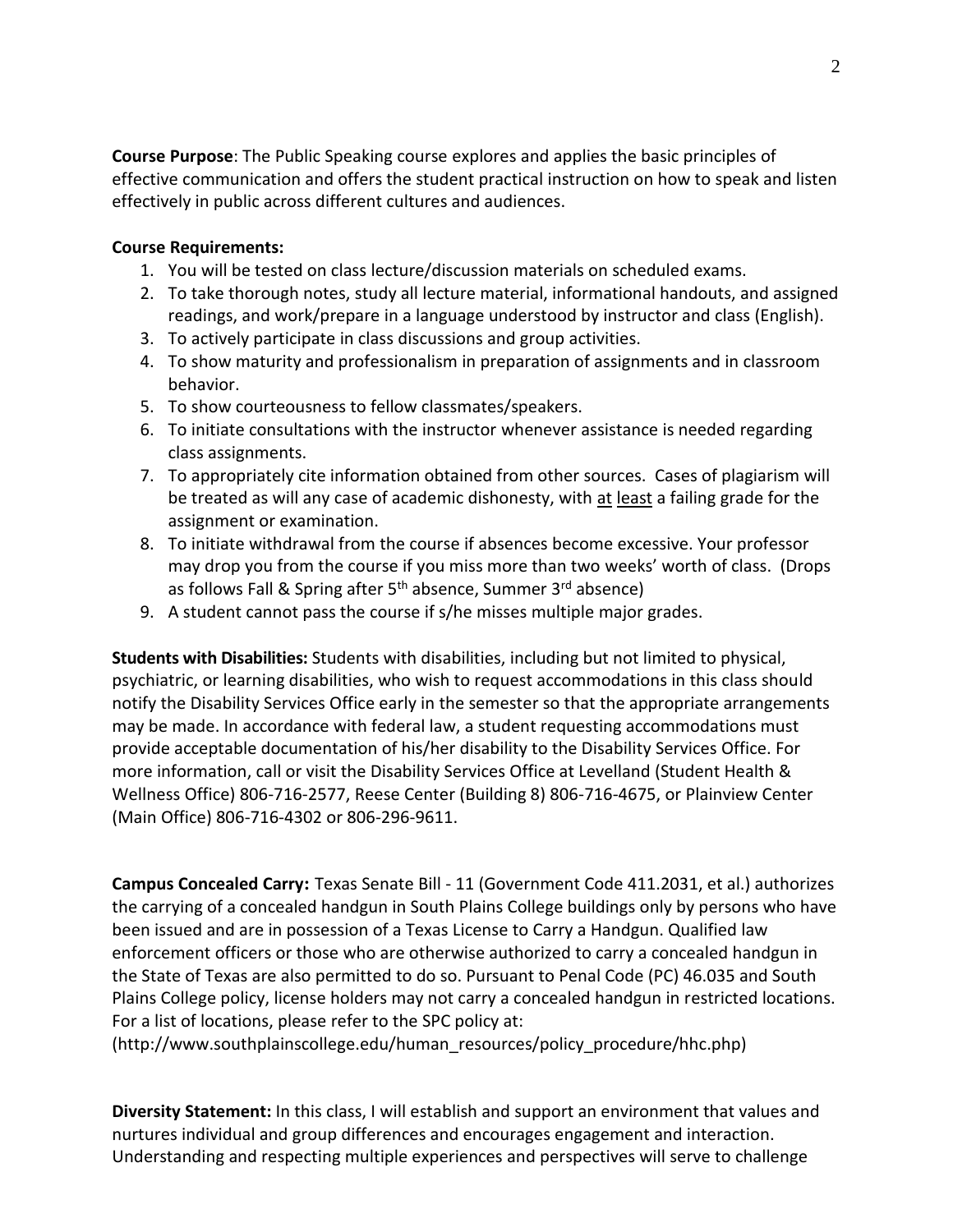and stimulate all of us to learn about others, about the larger world and about ourselves. Great value is placed on freedom of expression, however certain topics are considered overdone or cliché. These topics will NOT be approved for presentations, so it is important to discuss topic selection for each speech. Some topics may be controversial, so open and honest dialogue will be allowed. Keep in mind that each person has a valuable opinion and our goal is to present sound, reasonable examples and NOT to harass or berate. If we follow these simple rules, no person should be offended, even if they disagree. If you feel there has been some offense made, it is your responsibility to bring it to my attention, in private, as soon as possible.

**Contacting your Instructor:** It is important you develop a network of your peers that will allow you to get specific information more quickly. That being said, I am available for you to contact me if you have questions or concerns about your progress in this class etc. You may do that by phone if necessary, but email is preferred. You will find my information on this syllabus or the directory at: <http://www2.southplainscollege.edu/information-for/employees/employee-directory>

# **Assessment and Grading:**

This department supports university policies of academic excellence as noted in the student handbook. Interpretation of grades should be considered within the university framework: A=excellent, B=good; C=average; D=inferior; and F=failure.

Grades will be calculated based on the amount of points students earn and will be interpreted as:

| Major Assignments (80%):                         |      | Points Earned: |
|--------------------------------------------------|------|----------------|
| <b>Introductory Presentation</b>                 | 100  |                |
| Informative Presentation                         | 100  |                |
| Persuasive Presentation                          | 100  |                |
| <b>Group Presentation</b>                        | 100  |                |
| Exam 1                                           | 100  |                |
| Exam 2                                           | 100  |                |
| Impromptu/ Final Exam                            | 100  |                |
| Activities (10 @ 10 points each)                 | 100  |                |
| Daily Grades (20%):                              |      |                |
| <b>Group Evaluation</b>                          | 50   |                |
| Peer Evals. (3 @ 25 points each)                 | 75   |                |
| Self Evals. $(3 \oslash 25 \text{ points each})$ | 75   |                |
|                                                  |      |                |
| <b>Points Possible:</b>                          | 1000 | Your Total:    |

A=900-1000, B=800-899, C=700-799, D=600-699, F=599 and below.

#### **Graded Assignment Brief Descriptions:**

1. **Exams (2 @100 points each) and Final/Impromptu (100 points)**: Three examinations will be given in order to assess the students' grasp of the material covered in class. Two of the exams will be given during the course of the semester; the final (impromptu presentation, 100 points) will be given at the end of the semester during Finals Week. FINAL EXAMS MAY NOT BE TAKEN EARLY OR LATE. You *may* earn an exemption from the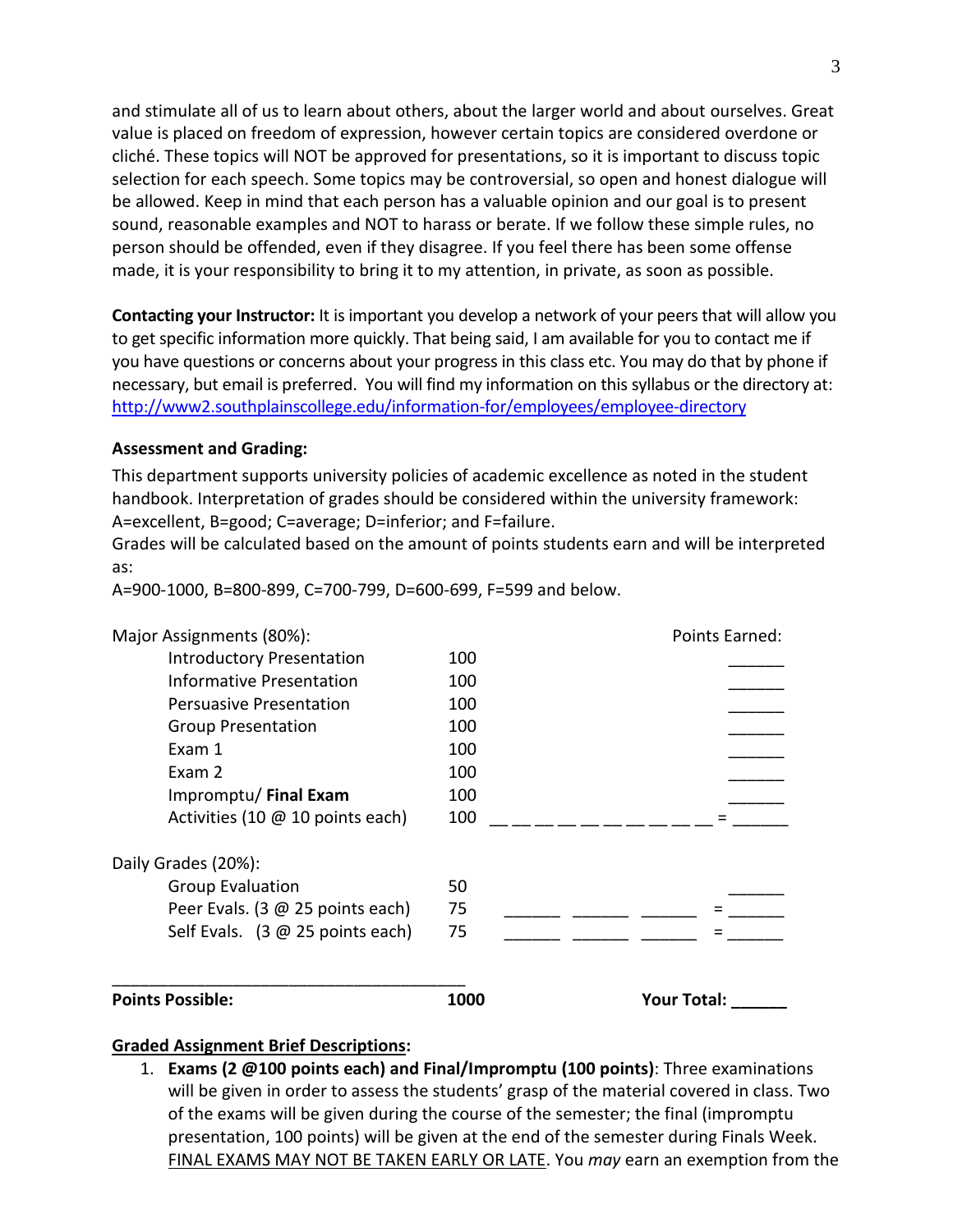final exam if prior to the final you have 700 points or more with perfect attendance. Exams will cover both material discussed in class and material from the textbook.

- 2. **Presentations (400 points)**: Several of the most common types of presentations will be required of students. Students will be graded on their mastery of basic speaking principles and criteria given in class. Students will also be graded on their preparation for their presentations. Speech grades will be lowered for tardies/unexcused absences.
- 3. **Activities and Evaluations (300 points total)**: This is a highly interactive class that will involve a number of supporting activities. Students are expected to not only attend class, but to participate. You are required to bring your pens/pencils, paper, textbook, and syllabus to EVERY CLASS. You may earn points for activities online (10 points each, 100 points total) as chosen by the instructor. You will also complete 3 different peer evaluations and 3 self-evaluations of speeches (150 points total). Finally, your group members will also evaluate your participation during the group presentation (50 possible points). These assignments, among others, may be in class or online using your Acclaim access. Your syllabus is where you will record all grades for easy access to your progress in the course.

I DO NOT USE BLACKBOARD FOR THIS CLASS. It is important that you keep ALL assignments and online access during the semester. It is your responsibility to keep everything returned to you. In addition, I do not accept emailed assignments unless instructed to do so when assigned.

# **Attendance and Tardy Policy:**

Please make sure you have read and understand your Student Handbook for SPC policies. For this course, all students enrolled are expected to attend class regularly, be on time, and remain until dismissed. Roll will be taken at each class meeting. If a student is tardy, he/she must see the instructor after class to have the absence mark removed. Three (3) tardies in a MWF class and two (2) in a MW, TR or once a week class will constitute an absence. If a student leaves class prior to dismissal of the class, he/she may be counted absent.

Whenever absences become excessive and, in the instructor's opinion, minimum course objectives cannot be met, the student should initiate withdrawal from the course. A student who does not meet the attendance/course requirements of class as stated in this syllabus and does not officially withdraw from this course by the official census date of the semester may be administratively withdrawn from that course and receive a grade of "X" or "F" as determined by the instructor. Students are responsible for all class work covered during absences. Our department abides by this policy and enforces these guidelines established for SPCH 1315:

1. Missing more than two weeks of class is considered excessive.

*Example*: MW/TR – 4 days allotted MWF – 6 days allotted One day/week – 2 days allotted

- 2. Absences one day over your allotment may lower your final course total by 10 points.
- 3. Each subsequent absence may lower your final course total by 5 points.
- 4. If minimum objectives cannot be met, the student should withdraw from the course.
- 5. For online sections, you MUST attend face-to-face meetings and complete online coursework. If you have more than 1 unexcused absence or miss more than 2 major online assignments, you may be dropped from the course.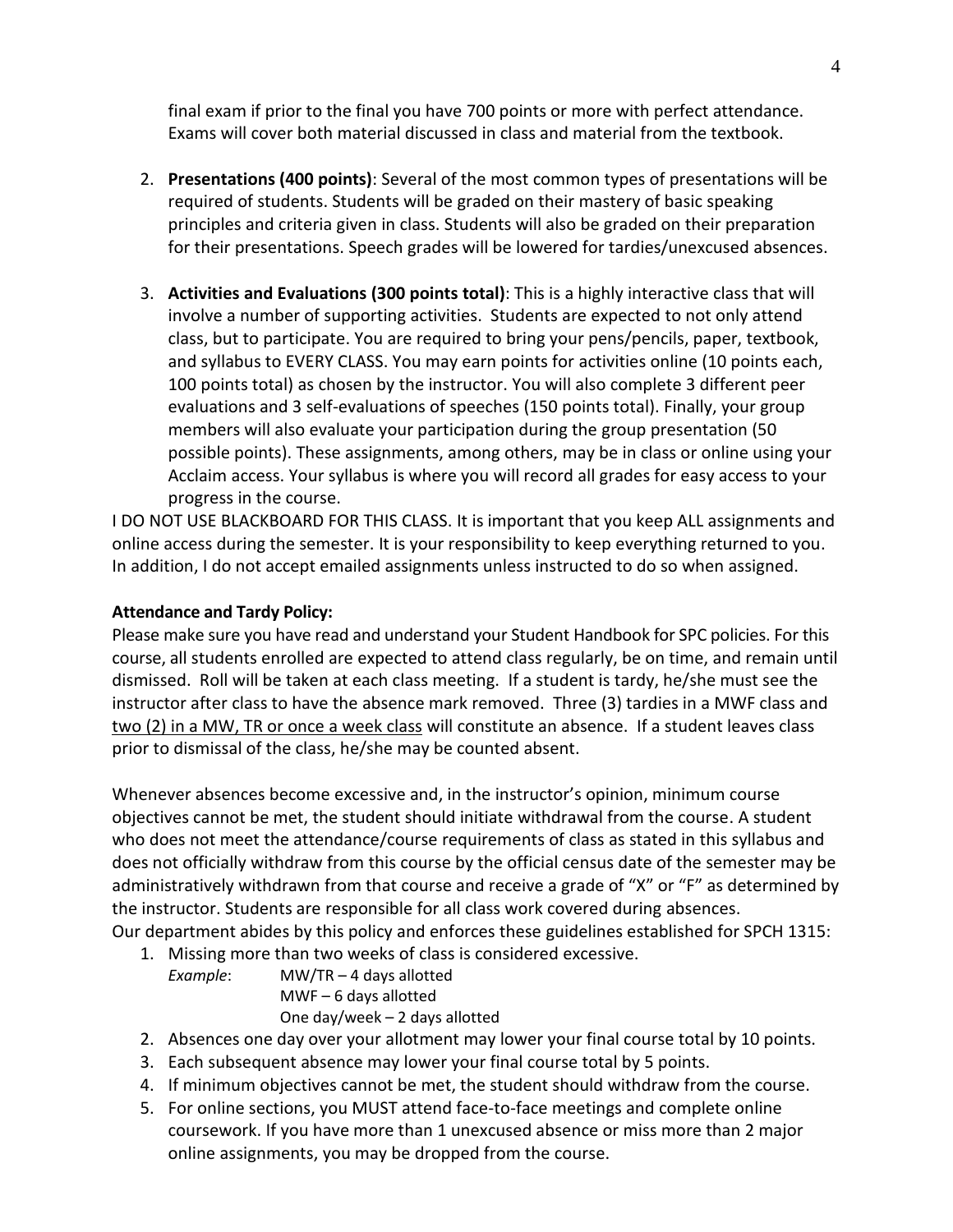**Make-Up Policy:** Generally, late and/or make-up work is NOT accepted. All work has a deadline and deadlines must be met even if the student is absent. When an unavoidable reason for class absence arises, such as illness, family death, emergency, an official trip authorized by the college or an official activity, I **may** permit the student to make up work missed ONLY IF DOCUMENTATION IS PROVIDED. This is especially important for presentation and exam days. The student should communicate with the instructor to learn what documentation is acceptable. Each student absence will be dealt with on an individual basis. If a student must be absent, she/he should advise the instructor beforehand if possible and if the student is representing the college, they should have a signed permit from his/her coach or sponsor. In all cases, it is the student's responsibility to complete work missed within a reasonable amount of time as determined by the instructor. Each student must make an appointment to make arrangements for make-up work. **Also, late work may not receive full credit**.

# **Texas Higher Education Coordinating Board Core Objectives addressed:**

- **Communication Skills -** to include effective written, oral, aural and visual communication
- **Critical Thinking Skills –** to include creative thinking, innovation, inquiry, and analysis, evaluation and synthesis of information
- **Teamwork Skills –** to include the ability to consider different points of view and to work effectively with others to support a shared purpose or goal
- **Personal Responsibility –** to include the ability to connect choices, actions, and consequences to ethical decision-making
- **Social Responsibility –** to include intercultural competency, knowledge of civic responsibility, and the ability to engage effectively in regional, national, and global communities

**Course Objectives:** Upon completion of this course, the student should be able to demonstrate proficiency in the following areas:

- **•** Communication Process
- Verbal/Vocal Codes
- Nonverbal Codes
- Listening/Evaluation
- Informative and Persuasive Speaking
- Special Occasion Speaking
- Small Group Presentations

#### **Student Learning Outcomes/Competencies**

1. Communication Process

 The student on exams will be able to demonstrate mastery of the following competencies/activities:

1.1 Define communication and demonstrate an understanding of the foundational models of communication.

1.2 Recall and discuss the personal, professional and public benefits of studying public speaking.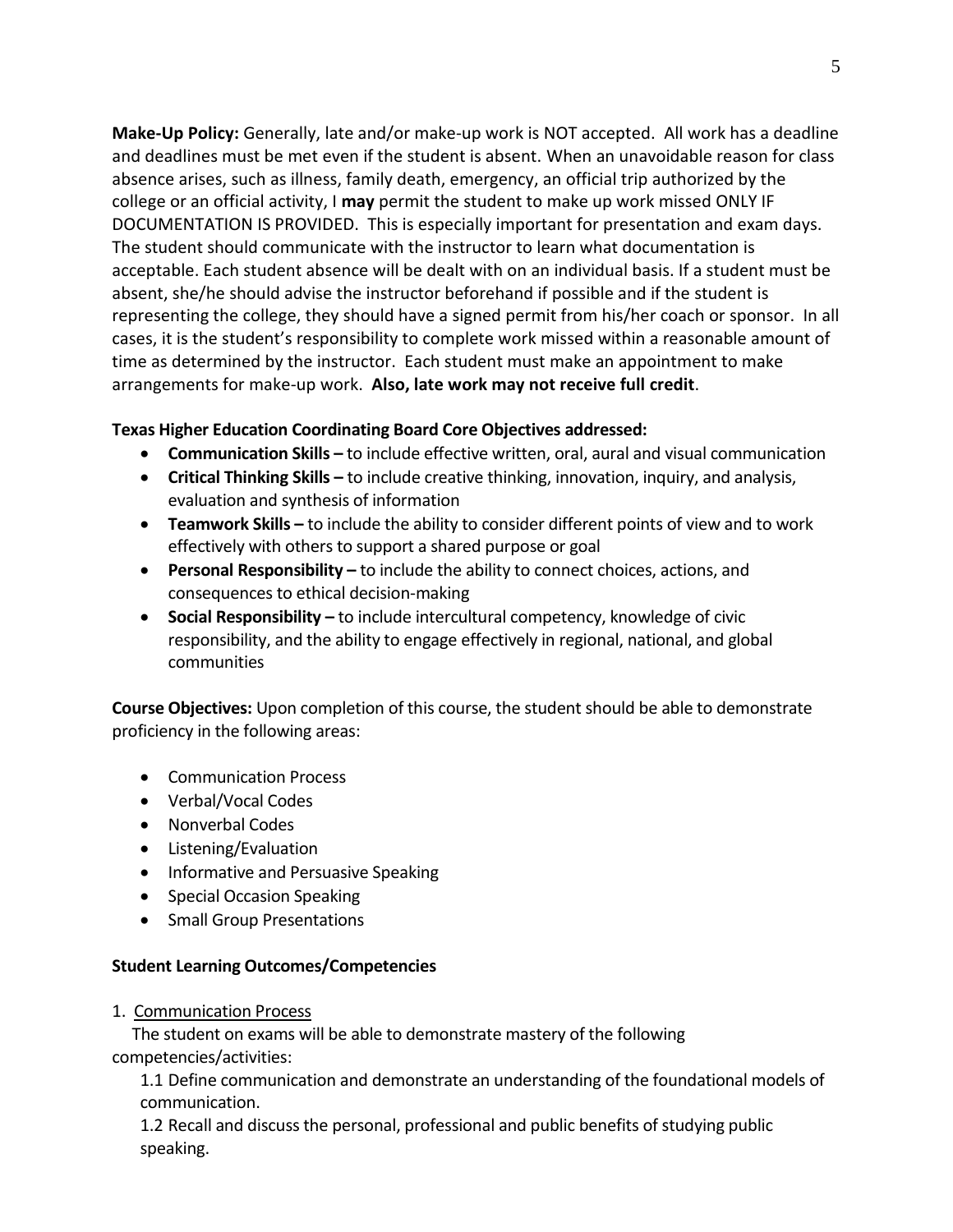1.3 Recognize and distinguish between the elements of the communication process.

1.4 Discuss differences between oral and written communication channels.

1.5 Define and distinguish between intrapersonal, interpersonal, group, public and mass communication.

1.6 Identify how frames of reference differences such as culture, ethnicity and gender influence communication.

## 2. Verbal/Vocal

 The student while giving speeches and writing evaluations will be able to demonstrate mastery of the following competencies/activities:

2.1 Identify and provide alternatives for excessively vague or jargon-filled language and evaluate when it is appropriate to use them.

2.1 Detect biased, sexist, and inflammatory language, and replace it with more neutral terms.

2.3 Utilize proper grammar and lessen filler statements.

2.4 Vocalize variety in pitch, rate, volume, rhythms and tones.

# 3. Nonverbal

 The student while giving speeches and writing evaluations will be able to demonstrate mastery of the following competencies/activities:

- 3.1 Explain the importance of nonverbal messages.
- 3.2 Define the different areas of nonverbal communication.
- 3.3 Identify personal nonverbal behaviors that help or hinder communication effectiveness and develop alternative behaviors as necessary.
- 4. Listening

The student during exams, while giving speeches and writing evaluations will be able to demonstrate mastery of the following competencies/activities:

- 4.1 Discern the differences between hearing and listening.
- 4.2 Discuss the benefits of listening effectively.
- 4.3 List reasons for poor listening.
- 4.4 Plan methods as a speaker to decrease listening barriers for an audience member.
- 4.5 Describe how to become a more effective listener.
- 4.6 Practice effective listening skills.

## 5. Public Speaking (informative and persuasive speeches)

 The student while giving speeches and writing evaluations will be able to demonstrate mastery of the following competencies/activities:

- 5.1 Conduct an analysis of the speaking situation for a specific presentation and describe how relevant situational factors should influence the approach of a presentation.
- 5.2 Define the general purposes for speaking.
- 5.3 Formulate specific thesis statements for presentations.
- 5.4 Conduct research for developing a speech topic.
- 5.5 Develop the body of a presentation, choosing the most appropriate organizational pattern whether informative or persuasive in nature.

5.6 Identify the purpose and placement of transitions, and will be able to select appropriate transitions to be used in presentations.

5.7 Name the content and functions of introductions and conclusions.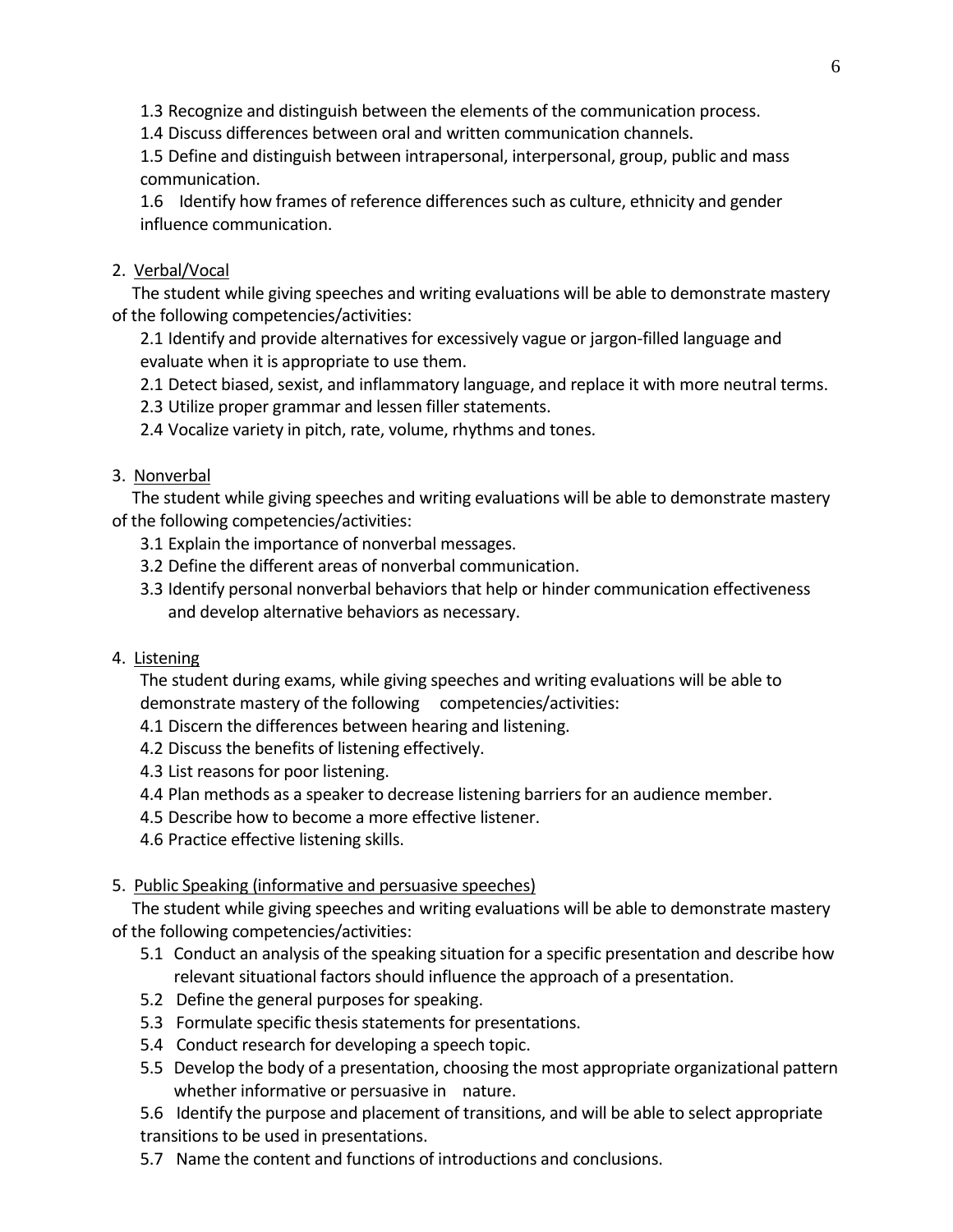5.8 Construct appropriate introductions and conclusions to match the body of presentations.

5.9 Explain the functions of verbal and sensory support in presentations.

5.10 Develop and present the best support to add interest, to clarify, and prove a given point.

5.11 Demonstrate when and how to use sensory aids.

5.12 Select and demonstrate the most effective medium to present a given sensory aid in a presentation.

5.13 Develop and use a set of speaking notes that enhance delivery.

5.14 Deliver brief, impromptu remarks effectively.

5.15 Deliver extemporaneous presentations that follow the guidelines for nonverbal, verbal, and vocal behavior.

5.16 Respond effectively to questions arising from presentations.

5.17 Identify audience needs and the evidence necessary to form and support a persuasive claim.

5.18 Effectively evaluate peer and self-presentations according to critique guidelines.

5.19 Assess and manage communication apprehension.

5.20 Demonstrate effective usage of technology when researching and/or presenting speeches.

# 6. Special Occasion Speeches

 The student while giving speeches and writing evaluations will be able to demonstrate mastery of the following competencies/activities:

6.1 Prepare and present a speech of introduction.

6.2 Present or accept an award.

6.3 Prepare a speech of tribute and a speech of welcome.

#### 7. Small Groups

The student while taking exams, giving speeches and writing evaluations will be able to demonstrate mastery of the following competencies/activities:

7.1 Explain the characteristics of small groups, and express the advantages and disadvantages of group presentations.

7.2 Demonstrate the steps in preparing and delivering a team presentation.

7.3 Control a public forum after the team presentation.

# Classroom Network Contact Information

| Contact 1: |  |
|------------|--|
| Contact 2: |  |
| Contact 3: |  |
| Contact 4: |  |